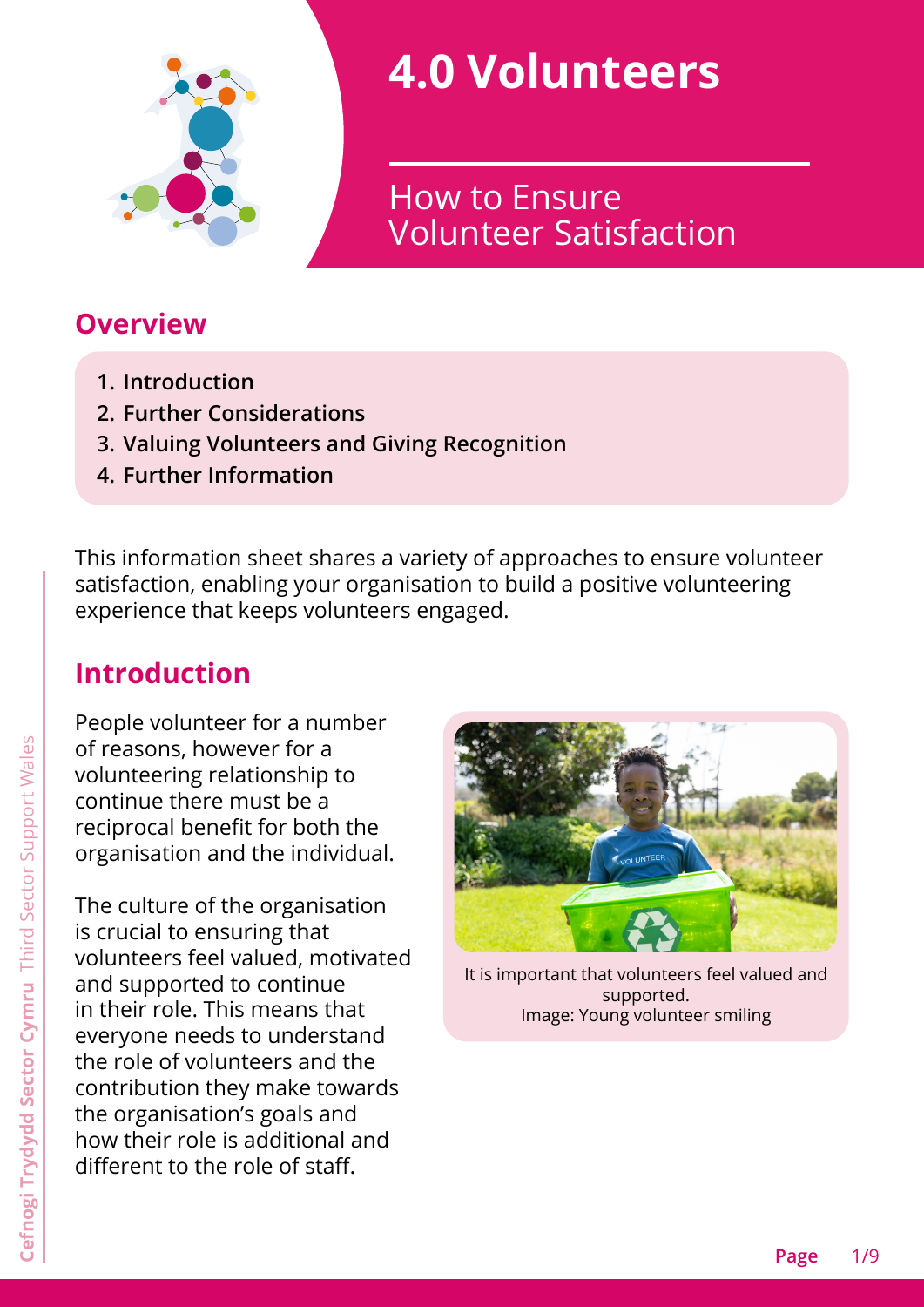Satisfied volunteers are most often part of an inclusive, blended staff and volunteer team. Training needs to be provided to volunteer managers and all those who help manage volunteers to ensure they can provide best practice support. Regular contact and communication from managers are key to ensuring volunteer satisfaction and therefore aids the retention of your valuable, already recruited and trained volunteers.

In the **Time Well Spent** survey, research indicates that 96% of volunteers are very or fairly satisfied with their volunteering experience which is a testament to the hard work of volunteer - involving organisations.

Achieving volunteer satisfaction and delivering organisational objectives can be a difficult balancing act. Meeting volunteers' expectations about the level and nature of management and the wider organisation can be a challenge in which organisations will need to consider how they can improve volunteers' experiences whilst not becoming too bureaucratic and inadvertently creating a culture which feels more like work.

The complex and dynamic nature of volunteering participation, according to **Time Well Spent** research, is shaped by a number of factors which are:

- ●**Inclusive** offering inclusive volunteering opportunities and experience
- ●**Flexible** creating volunteer journeys that can adapt to the variety of volunteers and their life circumstances
- ●**Impactful** maximising the impact volunteering has on the individual and those they help
- ●**Connected** thinking about different ways in which to connect people to the organisation, to others and the activities they participate in
- ●**Balanced** ensuring an appropriate level of formalisation
- ●**Enjoyable** trying to make the experience enjoyable for volunteers
- ●**Voluntary** ensuring volunteering feels truly voluntary at all times
- ●**Meaningful** supporting volunteers to give time in ways that are meaningful to them



#### **External Link**

**[Time Well Spent survey](https://www.ncvo.org.uk/policy-and-research/volunteering-policy/research/time-well-spent)**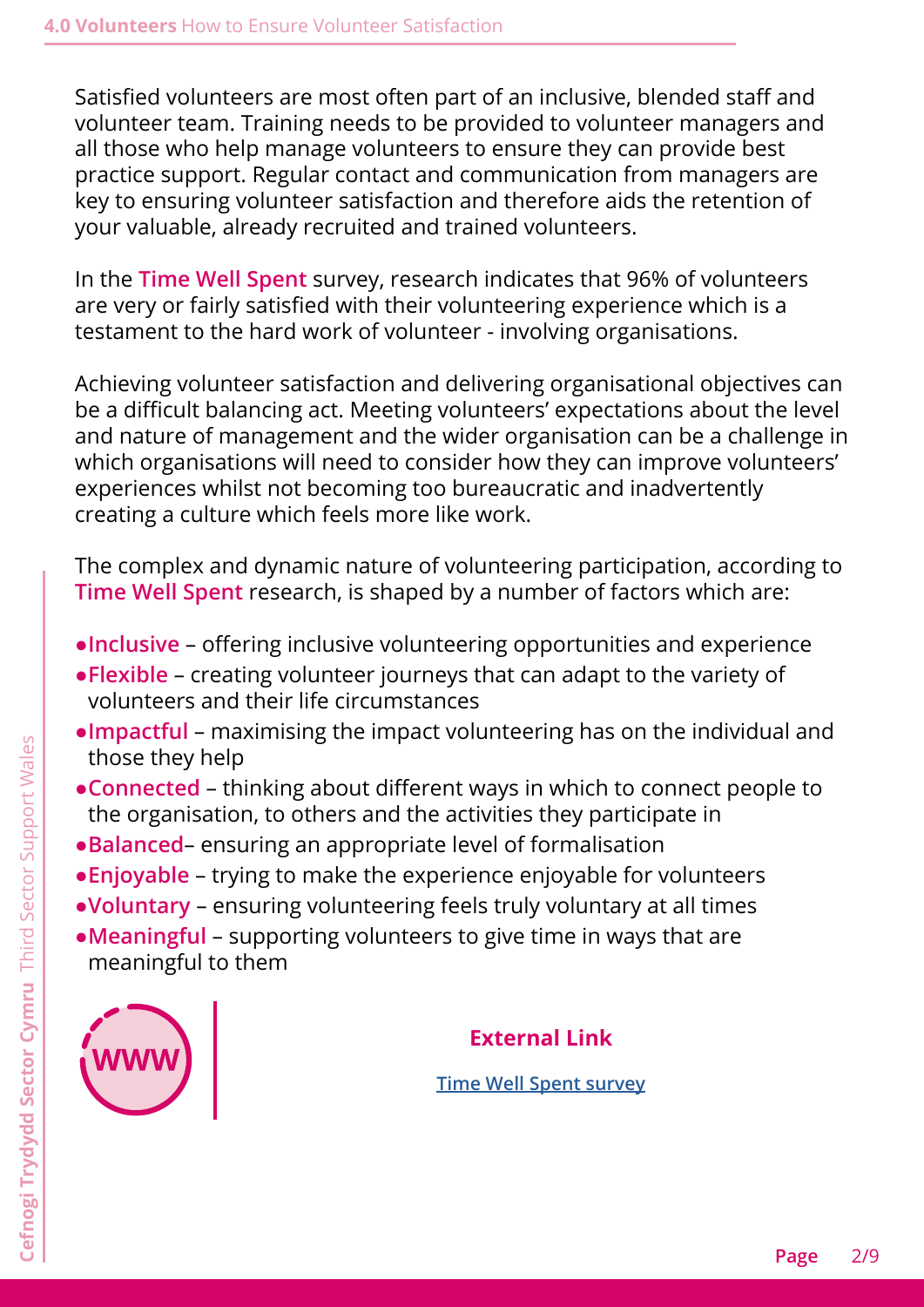# <span id="page-2-0"></span>**Further Considerations**

### **Involvement**

Volunteers should be encouraged to feel a part of the organisation. This could be achieved through involving them in team meetings, development days and social events and by encouraging volunteers to bring their lived experiences to their volunteering roles.

A more formal method would be to encourage their participation in staff and volunteer satisfaction surveys and or at mixed staff and volunteer focus groups and then acting on the feedback received. This ensures that volunteers not only feel involved but also know that they can have influence – a crucial factor in building teams and creating a sense of belonging.

### **Support**

All volunteers should know who to go to if they have a problem and feel connected to the organisation. The level of support you provide to volunteers will depend on who they are and what they are doing.

For example, a volunteer counsellor will need more support than someone volunteering in a charity shop, and a volunteer, with an illness, or who lacks confidence, may need additional support and more contact. This should be identified as early as possible and reviewed regularly, as the need for support may decrease as confidence, experience and skills are gained or indeed increase at times of personal stress for the volunteer.

Support can be provided in different ways:

- ●**Swift and easy reimbursement of out of pocket expenses so as not to cause hardship or embarrassment.** This is an important equality issue and is often mentioned by volunteers as a barrier to their retention or feelings of not being valued.
- ●**Training** role specific training to support the volunteer to carry out volunteering
- ●**Mentoring or buddying** –this could be done by linking up with another volunteer
- ●Group support meetings
- ●Signposting to other specialist support services, telephone and 1:1 support
- ●Team meetings
- ●Supervision with named manager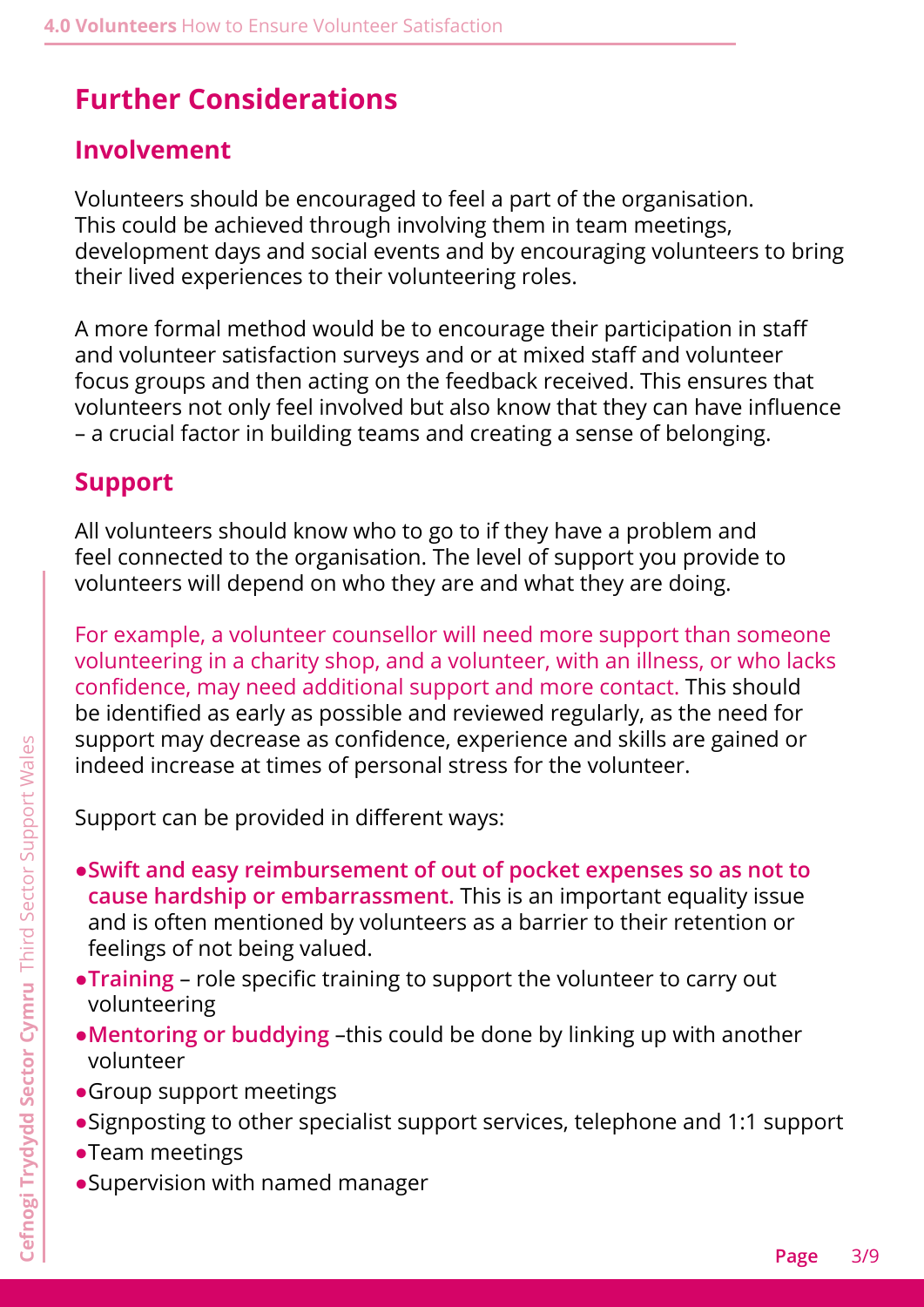### **Supervision**

Regular supervision provides volunteers and the supervisor with an opportunity to:

- ●Review how the role is being carried out
- Engage with volunteers to understand what is important to them and how they can give their time in a fulfilling way
- ●Give feedback and expressing gratitude on the positive difference the volunteer is making

e.g. successes for service users, amount of funding raised, other relevant quantifiers

- ●Manage people's expectations to avoid disappointment
- ●Address any difficulties, sensitively
- ●Identify if extra support is required
- ●Explore other kinds of activity or involvement that might be of interest
- ●Assess if more training relevant to the role, would be beneficial
- ●Discuss any issues arising from relationships with other staff, volunteers and service users
- ●Ask volunteers for any suggestions to improve the service or volunteering role.

Offering volunteers regular supervision sessions emphasises the importance of what they are doing and how they are valued. In preparing for supervision, whether formal or informal, ensure that the basic principles are followed, i.e. the time you give to an individual volunteer should be exclusively for them, be free from distractions and take place at regular intervals. You may want to keep personal supervision records, copies of which should be given to volunteers.

Sometimes what you offer as 'supervision' may be from a volunteers' perspective an informal 'catch up'. However it is done, it is the regularity and the giving of your time and attention that is the most important.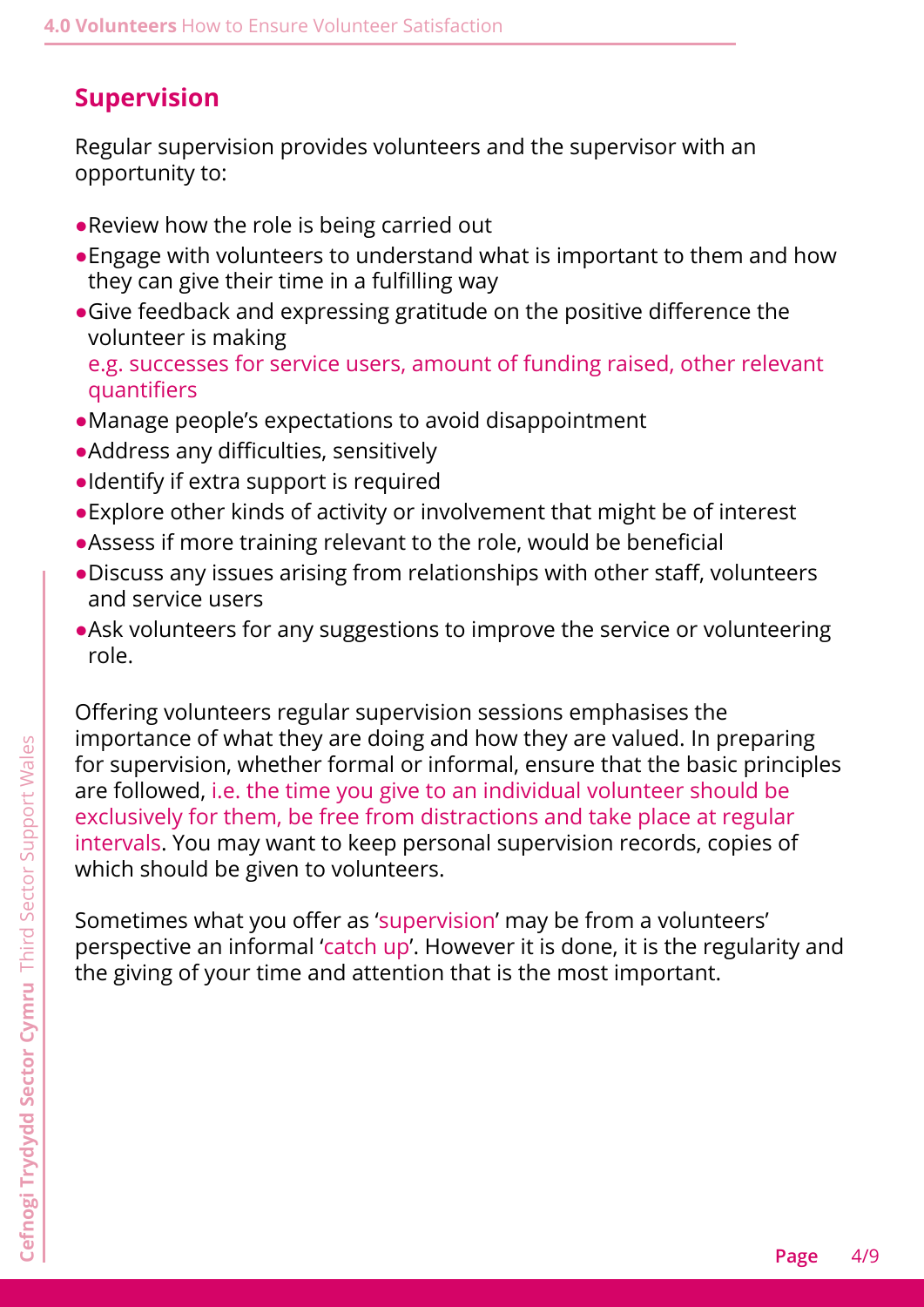#### **Reviews**

Regular reviews can be one way of identifying how volunteers feel about their roles, their individual performance and career development within the organisation. In order for reviews to be effective both the volunteer and the reviewer need to make the most of the opportunity for a full and open discussion.

The results of the review should be documented and remain confidential to the volunteer and reviewer.

A review should seek to address the following questions:

- Since our last review how are you finding your volunteering?
- •What do you think has gone well?
- ●Is there anything you are proud of?
- ●What has not gone well?
- ●How do you think it could have been done differently?
- ●Is there anything we could be doing to make your role easier/better? Is there any training you think would help you in your role?
- Can you see other areas of involvement within the organisation that you would like to try?
- ●Do you have any personal goals for the future that volunteering could help you to achieve?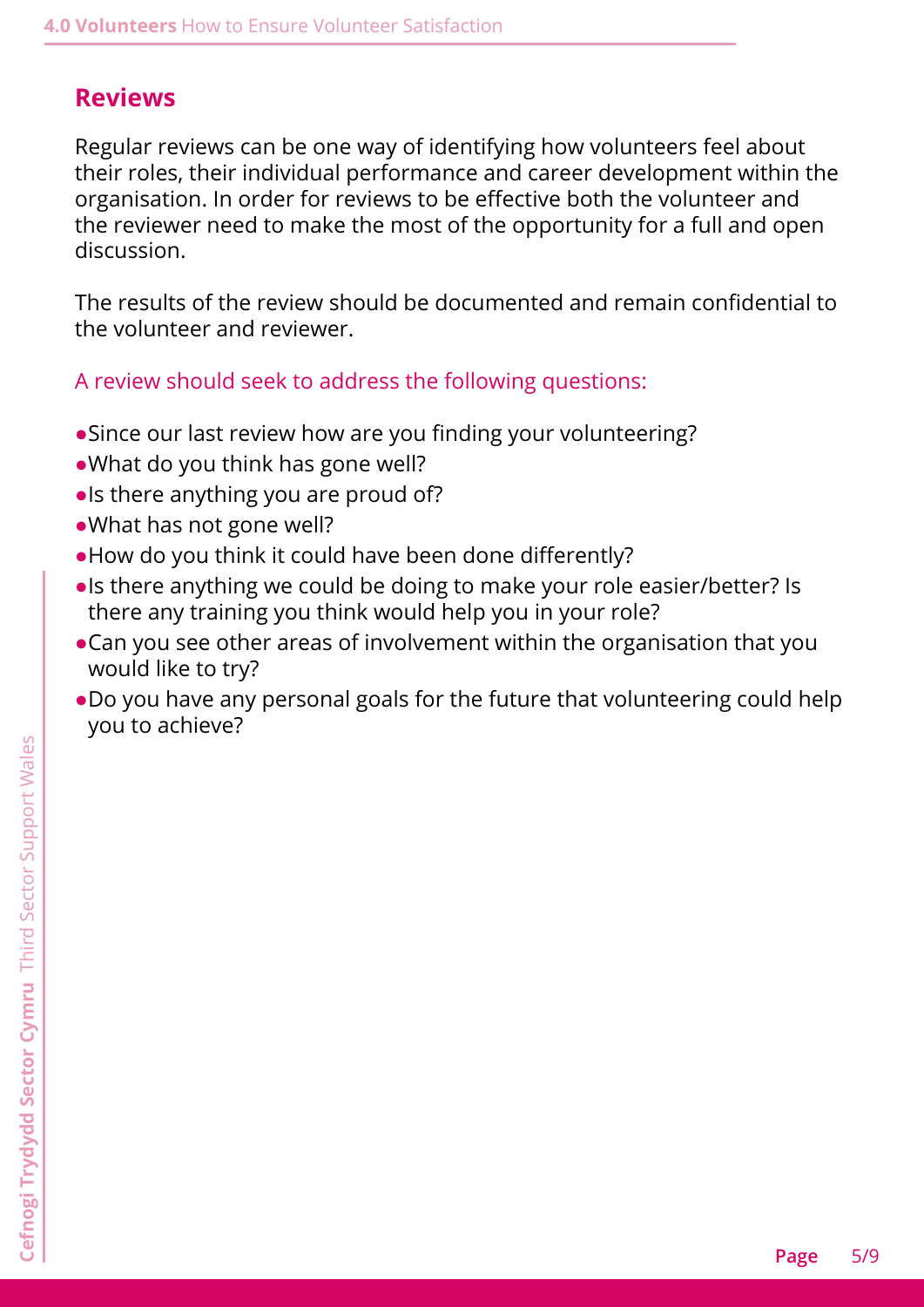### <span id="page-5-0"></span>**Valuing Volunteers and Giving Recognition**

Never underestimate enjoyment itself – taking an interest in volunteers and what they want to get from their volunteering helps to create a relationship which encourages a sense of enjoyment and connectedness.

A simple 'thank you' would be welcomed by many volunteers, who give their time freely to a cause they care about.

Training that is accredited or formally recognised is often appreciated. As well as ensuring that volunteers are trained to a consistent standard it is a demonstration of your commitment and valuing of the contribution volunteers can make.

**NB**: It is important, however, that training is relevant to the role undertaken by the volunteer.

Inviting a volunteer to take on an ambassador role for the organisation can be viewed as an approach to demonstrating that the volunteer is valued.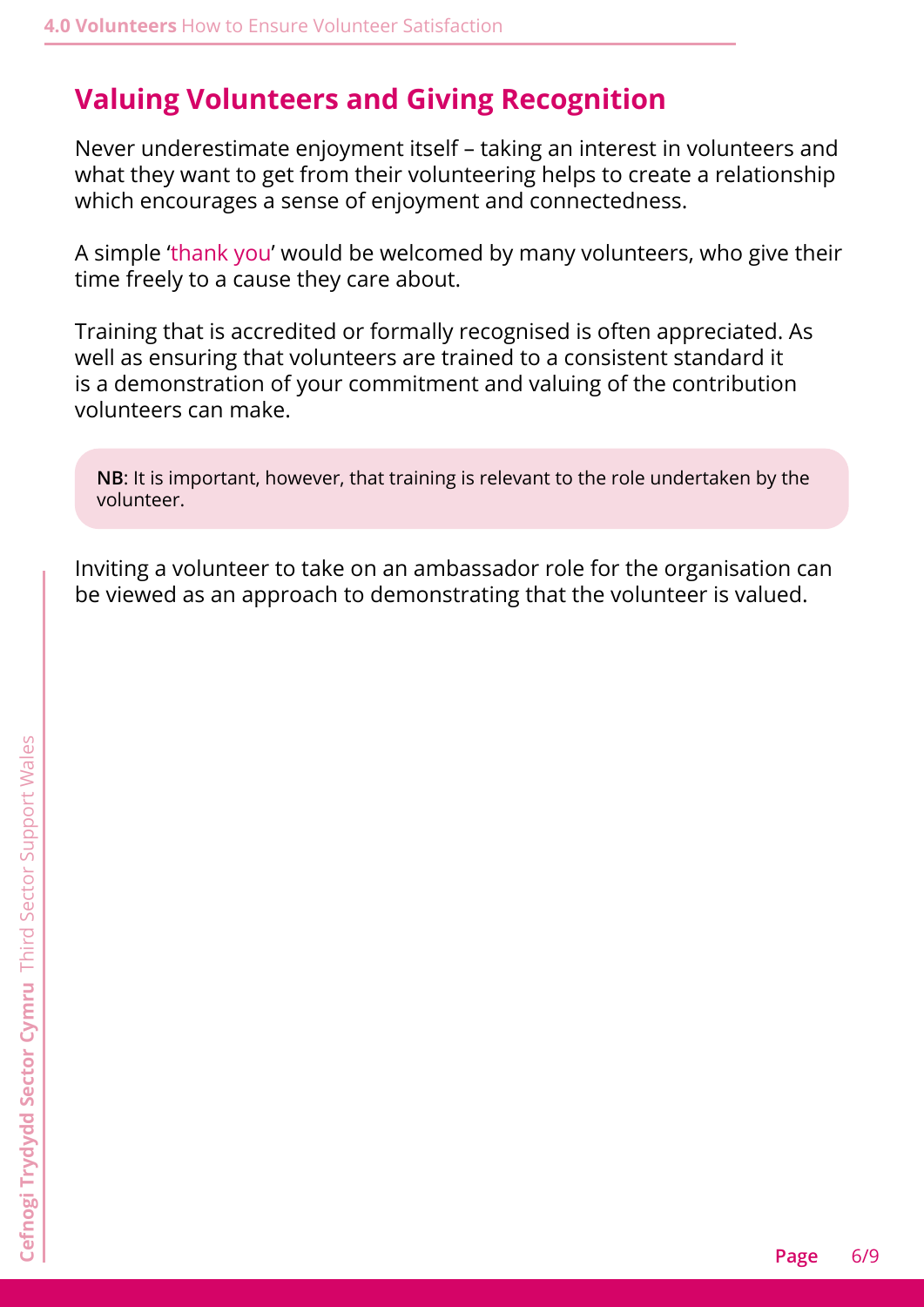#### **National Volunteers Week (1- 7 June)**

**[National Volunteers Week](https://volunteersweek.org/)** is an ideal opportunity to celebrate and to congratulate volunteers for all their contribution to the organisation.

#### **Volunteering Wales**

Volunteers of all ages can log their hours on the **[Volunteering Wales](https://volunteering-wales.net)** website platform and earn digital achievement badges for 50, 100, 200, 500 and 1000 hours of volunteering

#### **Local Recognition Schemes**

There are also local volunteer recognition schemes within most CVCs, contact your local Volunteer Centre for details.

#### **National Recognition Schemes**

**WCVA (Wales Council for Voluntary Action)** administers the **[Welsh Charity](https://welshcharityawards.cymru/)  [Awards](https://welshcharityawards.cymru/)**, which includes several categories for volunteer recognition.

#### **Young Volunteers**

**[#iwill Week](https://www.iwill.org.uk/)** is an annual week (in November), to share and celebrate the stories of young people that get involved in social action.

#### **The Diana Award**

Established in memory of Diana, Princess of Wales, **[The Diana Award](https://diana-award.org.uk/)** is the most prestigious accolade a young person aged 9-25 years can receive for their social action or humanitarian work.

This is the longest running award for young people through a retrospective nomination process only. Young people do not work towards the award, rather they demonstrate their suitability through their actions, without any expectation of reward.



There are also local volunteer recognition schemes within most CVCs, contact your local Volunteer Centre for details. **[Find your local Volunteer Centre](https://thirdsectorsupport.wales/contact/)**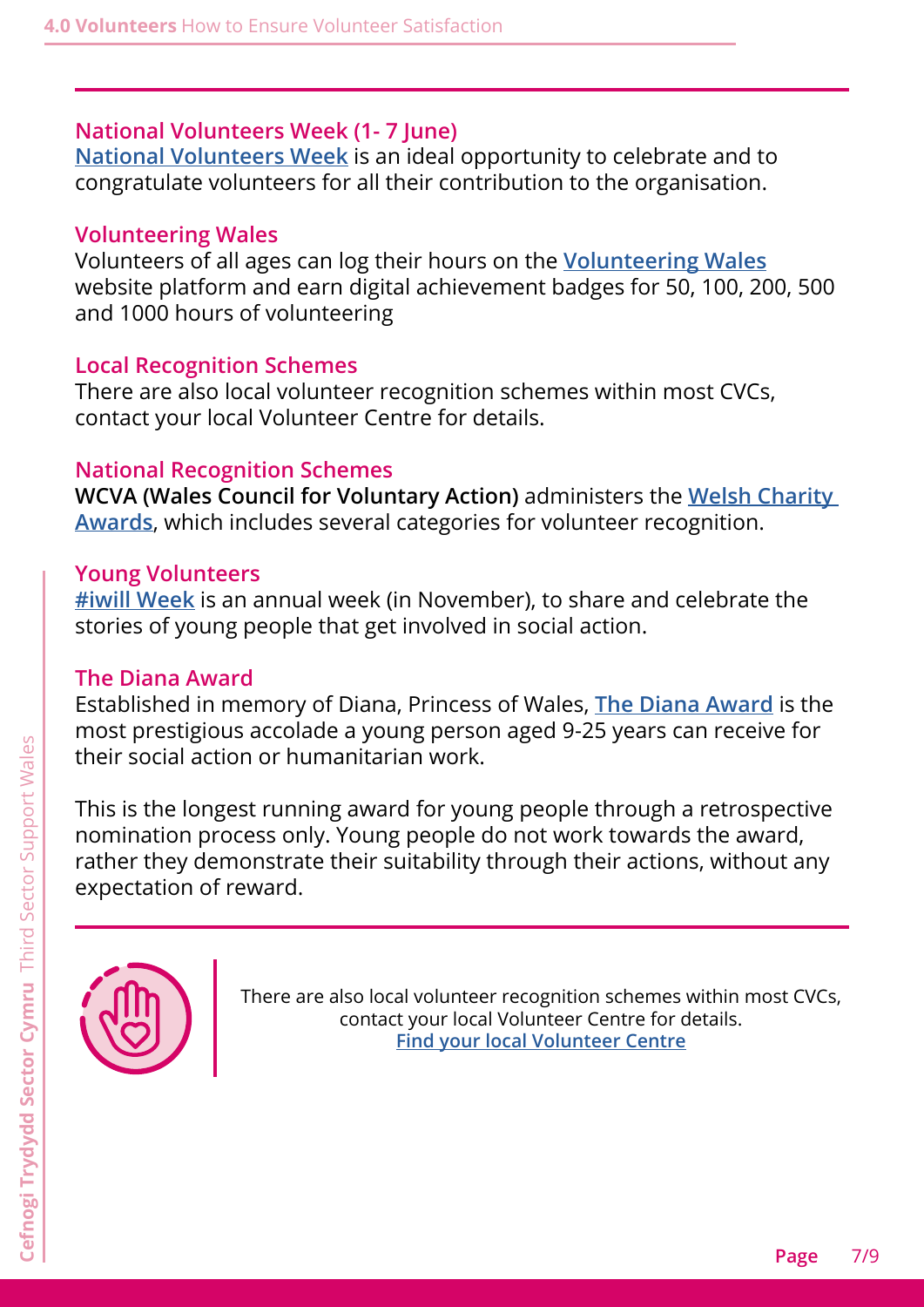### <span id="page-7-0"></span>**Further Information**

#### **Additional Information Sheets Third Sector Support Wales**

- 4.3 Creating a volunteer policy
- 4.4 Recruiting, selecting and inducting volunteers
- 4.8 Keeping volunteers safe
- 4.13 Volunteer expenses